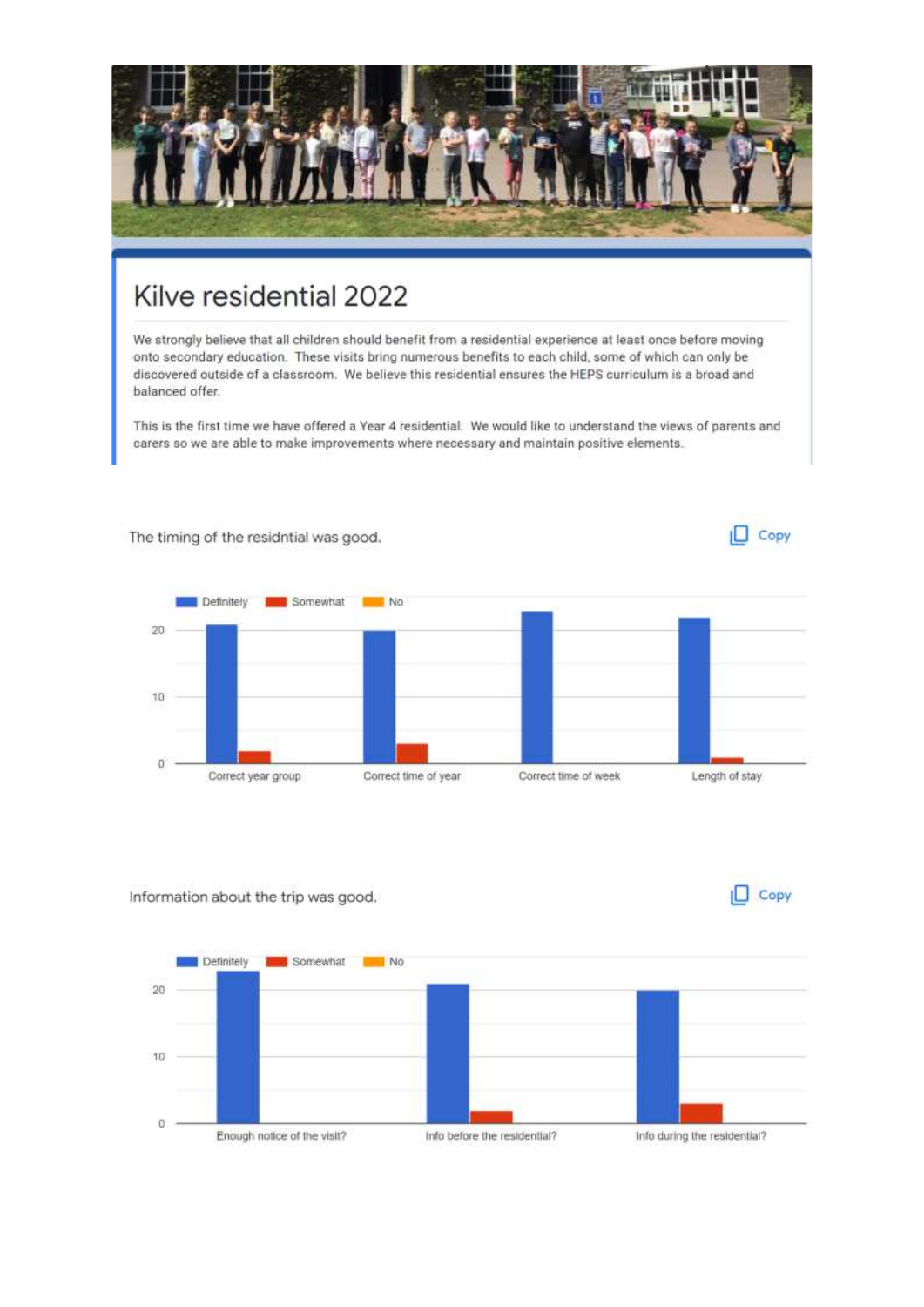

 $\Box$  Copy



Residential visits can be costly. Considering the length of stay, location, variety and number of activities, this residential was good value for money.

23 responses



 $\Box$  Copy I believe this residential has been an important element of my child's development and education within the broad and balanced HEPS curriculum offer. 23 responses

> Strongly disagree **O** Disagree 60.9% Neutral Agree Strongly agree 34.8%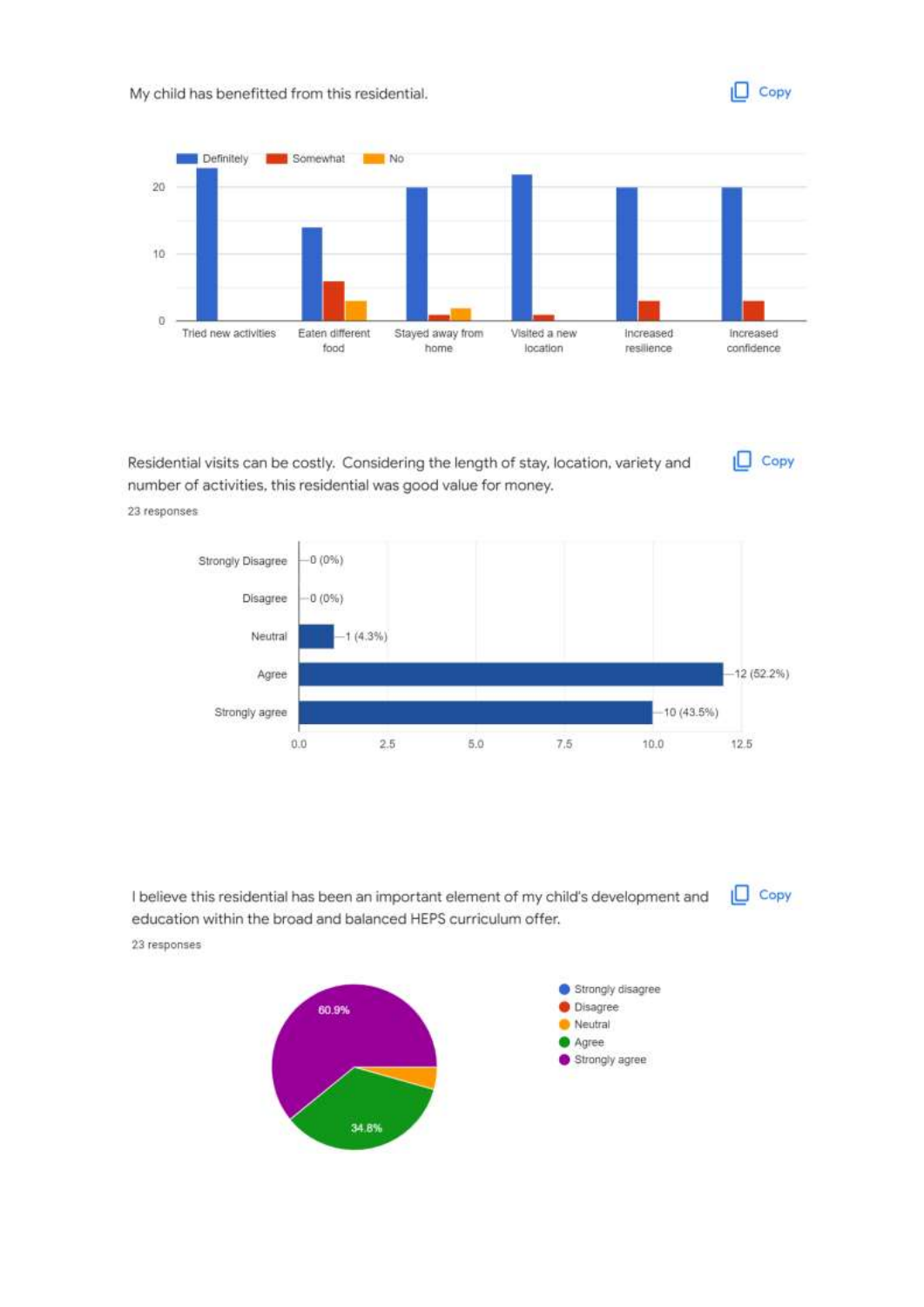Next year, along with the information we send to Year 4 parents, we would like to add positive quotes. Please write a comment from you or your child about an enjoyable element of the residential.

20 responses

- Lifetime memories for all the children.
- I was worried my child would get too homesick and want to come home but he absolutely loved it.
- 'Thank you for paying for me Mummy; this was the best trip ever!' The first thing \* said to me when I picked her up.
- \* had so much fun taking part in new activities and developing experiences and memories that she will remember forever.
- This helped her so much developing close friendships within the class and all working together as a team supporting one another.
- I definitely recommend for all children. Helps develop confidence, independence, teamwork and most of all having fun, trying new things & creating positive new memories!
- \* said she loved everything!
- Thank you
- Even though it was a worry about them leaving us, the sheer joy on \* face and the stories she has told has proved it was 100% worth it.
- The confidence and independence they learn is something they would struggle to learn at home or school.
- \* thoroughly enjoyed all of the activities , especially the archery and grass sledding
- I made it to the top of the climbing wall. I never thought I could do this. Having all my class friends cheer me on, helped me a lot.
- The archery was amazing
- Grass sledging was the best!
- It was wonderful to see how excited they all were and the confidence this will give them in the future. I'm sure it's an experience they won't forget.
- The sports
- 'The archery was fantastic!'
- The stream walk was a huge hit. Prepare for bags of muddy clothes along with huge smiles when they get home!
- Mummy the staff were so nice and the food was really good. They also have a cat called marmalade
- \* most enjoyable part of the trip was the archery activity, she also really enjoyed the grass sledging activity.
- My daughter had amazing time and enjoyed spending time with her friends and experiencing new things that can be a little tricky with younger siblings.
- \* enjoyed it which is the main thing
- I loved it from beginning to end, being with my friends the whole time and the grass sledging was so much fun.
- I loved hearing all the stories from  $*$  and her friends. I was crying with laughter, hearing them speak with such joy was worth every penny. The photos were fantastic.
- My daughter had the most amazing time at Kilve, it was wonderful to hear all her stories about their adventures.
- \* loved every minute of the trip and loved being able to participate in all activities with his friends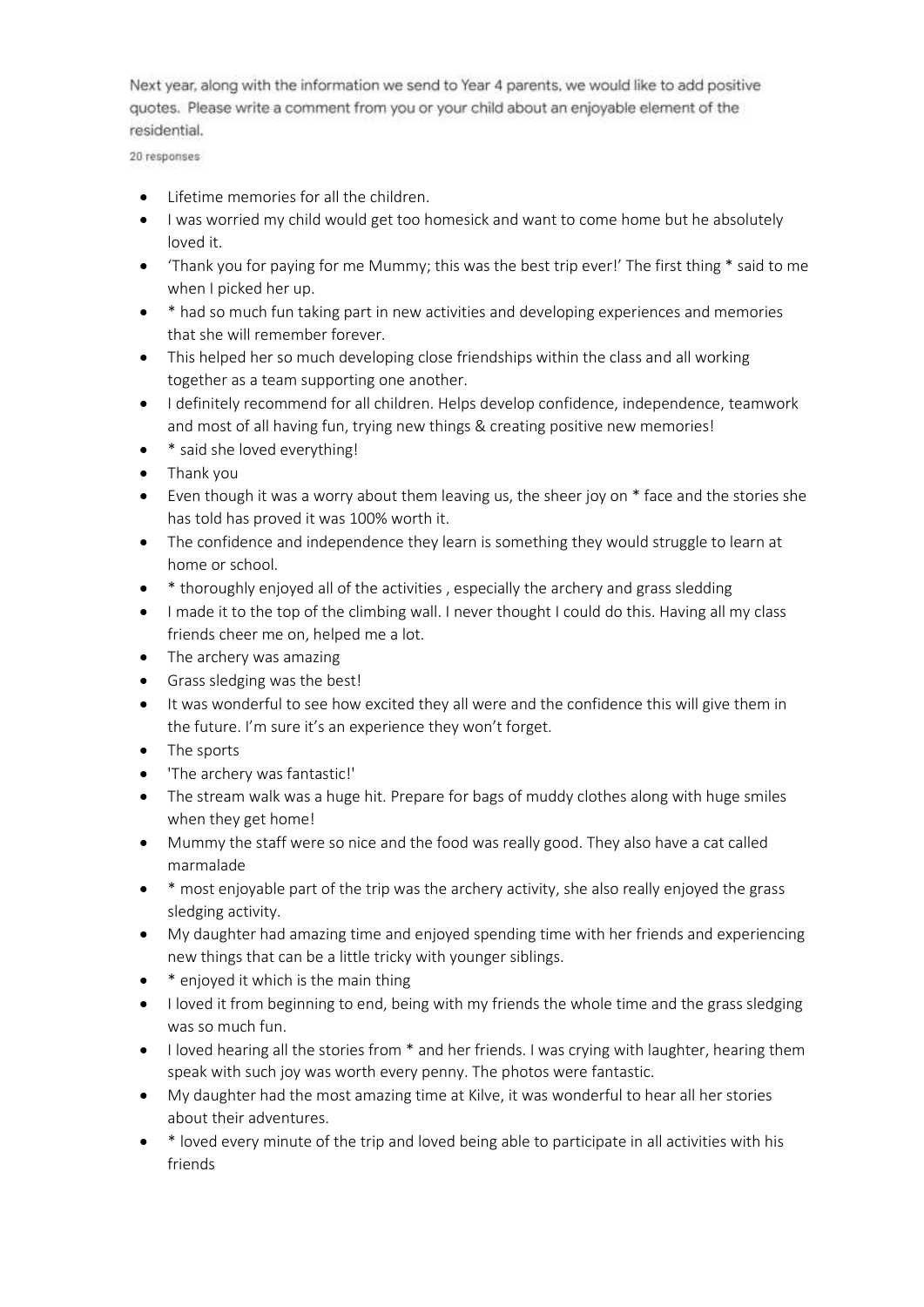Please write any comment here you would like us to pass to Miss Moores and Mrs Pengelly (lost kit, thanks etc).

21 responses

- Many thanks for providing my son with great care during the trip.
- Thank you for giving \* a lovely experience.
- Thank you for everything & for taking lots of great photos on Twitter too.
- Thank you to all the staff involved with planning and carrying out the residential. \* had such a good time and we knew he was in safe hands.
- Thank you to all staff that helped out before, during and after the trip. I take my hat off to you all for organising and pulling off a trip away with them all. Well done and thank you again.
- Thank you to all of the staff . \* enjoyed every day.
- Thank you to all the staff for looking after them.
- Thank you so much the time and effort that went into this trip, and for your clear commitment and dedication to our children. It is greatly appreciated. The pupils will treasure these memories forever.
- Big thank you to all staff who made it possible.
- A huge Thank You to Mrs Doughty Davis, Miss Moores and Mrs Pengelly for looking after \*/all the children on the trip!
- A massive thank you for taking them, allowing them to have such a positive experience. We really appreciate how you were able to share their experiences with us through twitter also.
- Thank you she had a fab time
- Thank you so much to both of them for taking such good care of him!
- You all deserve medals. It must have been exhausting but thank you for giving \* such a wonderful experience. One he will never forget.
- Thank you for making my daughter's trip so enjoyable I think I was more nervous than her! She had an amazing time and I love how confident she felt knowing she had you both of you with her.
- Thank you for making the trip enjoyable for \*, she had a great time. It has also built up her confidence in staying away from home so i am sure you will first on the list to attend the next trip.
- My daughter had fantastic time thank you very much
- Thank you for taking care of the children and allowing them to have the opportunity
- I cannot give enough Thankyou's for making this trip an amazing experience that \* will always remember.
- Well done ladies, sounds like you did a fabulous job looking after them all.
- Thank you for the regular twitter updates and photos. It was nice to see what the children were doing. Thank you for looking after them on the trip